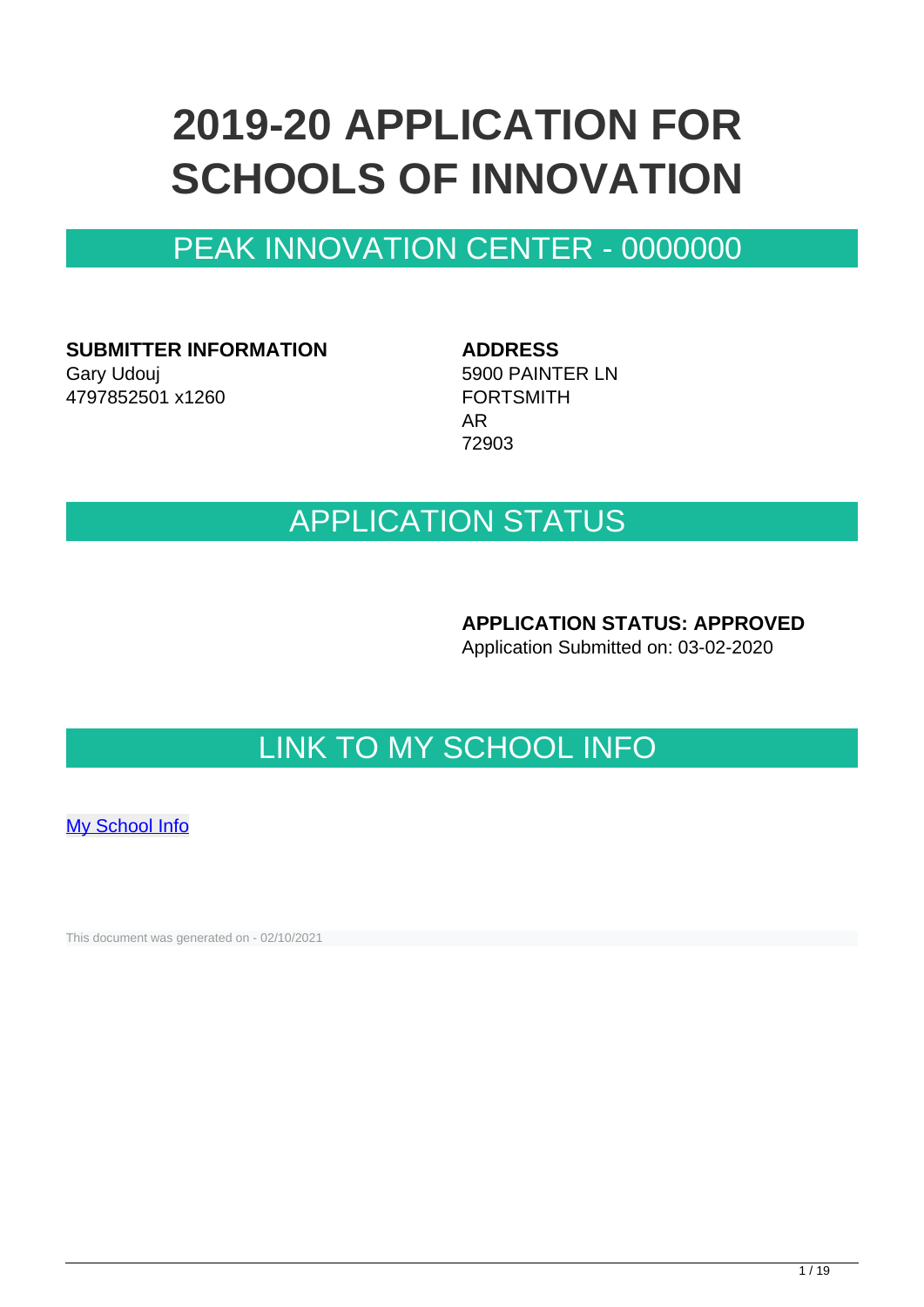## **SECTION 1:** INNOVATION PLANS

### **Narrative Description of the Innovation Plan**

There is an urgent need to expand career pathway opportunities within Fort Smith Public Schools. Of the nearly 2,093 juniors and seniors enrolled in FSPS during the 2017-2018 school year, only 155 (7.3%) participated in specialized training leading to industry-recognized certifications in the areas of manufacturing, health services, and information technology; these three industries are the primary contributors to the GDP of our area.

As a result, hundreds of high-demand entry-level jobs in the manufacturing, medical, and information technology sectors remain unfilled due to a lack of qualified applicants. A chronic shortage of qualified workers discourages area business from expanding their operations in Fort Smith. These conditions also place existing jobs at risk as employers feel compelled to consider relocating to communities with labor markets that may meet their needs more effectively. The fact that over 71% of our students qualify for free or reduced-priced meals highlights the importance of creating a pipeline of local talent to fill existing jobs and support further economic growth in our community.

The opening of our planned PEAK Innovation Center (new name, approved by Board of Education on Feb 24, 2020) will be an important step toward addressing these needs. We project that PEAK will more than double the number of career-ready graduates available to area employers by 2023. The Fort Smith Public Schools PEAK Innovation Center will contribute to the improvement of the labor market in our area. Its programs will equip students with the industry certifications and other credentials needed to walk across the stage at graduation prepared to secure high-paying jobs and/or pursue higher learning in their chosen fields. It will also be utilized to meet the retraining needs of incumbent workers through our partnerships with Fort Smith Adult Education and the University of Arkansas Fort Smith. Students within Fort Smith Public Schools and from the surrounding area will benefit from PEAK by having access to cutting-edge programming and equipment.

Opening in Fall, 2021, The PEAK Innovation Center will provide concurrent credit enrollment and industry credentialed programming that will allow students from the region to earn certifications and work towards Associates degrees in the areas of Advanced Manufacturing, Information Technology, and Healthcare Sciences. Additional focus areas will be added in future phases.

Students served by the career and technology center will also be served by their home schools and districts, so most of the requirements of traditional schools are being met there. We anticipate students spending half days at their home schools, half days at the center. For grades 10-12, Peak will act as a secondary career and technical center.

Using an advisory board made of up business, industry, K-12, higher education representatives and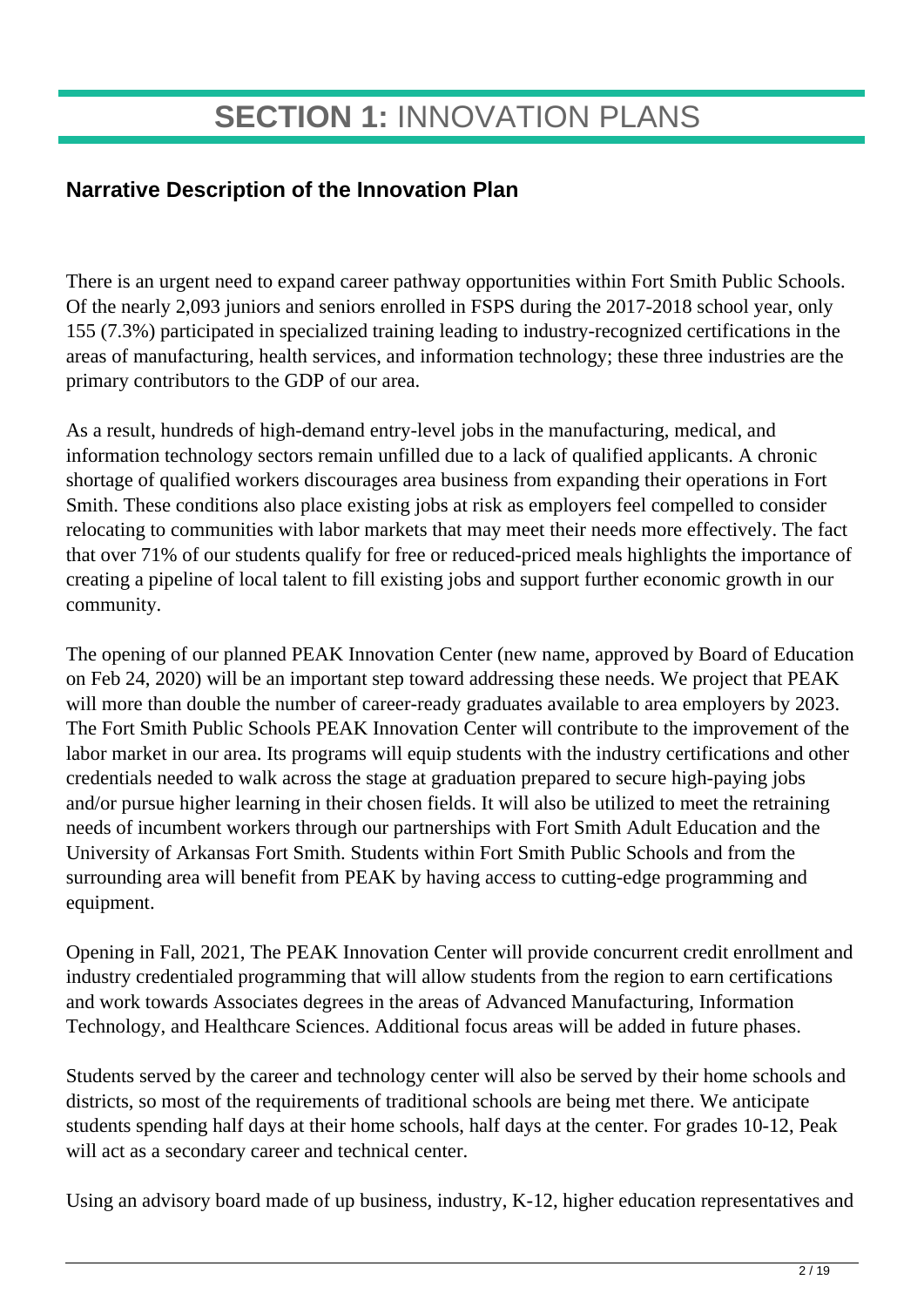community members, Peak will hold quarterly meetings along with additional subcommittee groups representing each of the industry sectors. In addition, a needs assessment survey will be conducted every two years, gathering input from parents/ students, business/ industry, and school staff. In the Fort Smith Public Schools, students will begin in the 6th grade with a 9-week "Career Connections" wheel, allowing them to explore all of the career clusters with hands on activities. This will continue in 7th grade with a full semester of Career Connections, and in 8th grade with a full year. This will allow students to be exposed to a number of options before working on their 4-year plans and student success plans. In 9th/ 10th grades, students will have the opportunity to take Principles/ Foundations classes in areas that lead directly to Peak, including Healthcare Sciences, Information Technology, and Advanced Manufacturing. The Peak Innovation Center will offer technical classes to 10th, 11th, and 12th graders who fall in the UAFS WATC service area. For the first year, we expect to serve 300 students per day, with a split AM/PM schedule (150 in AM, 150 in PM). Transportation will be provided by each individual school district. The pathways we plan to offer include three programs in Advanced Manufacturing: Computer Integrated Machining, Robotics/ Automation, and Industrial Maintenance. In the Information Technology pathway, we plan to offer Unmanned Aerial Systems and Networking/ Cyber Security pathways. In Healthcare Sciences, we plan to offer CNA, LPN, Sports Medicine, and Responsive Medicine pathways. Students will be able to earn industry recognized credentials including NIMS, CompTIA, CNA, LPN, technical certificates, and certificates of proficiency, as well as college credit. In addition to those programs, we will also offer several fine arts classes, and we are looking at the possibility of adding our construction technology program.In the spirit of "deschoolifying" the center, the technical center will have a professional atmosphere, without a bell system, to encourage students to take responsibility for their learning and schedules. The student handbook will be more like an "employee manual", students will interview for leadership positions, and Professional Skills will be embedded in all classes at Peak, with emphasis on essential employability skills and the personal attributes that area employers are seeking. Peak students, staff and advisory members will develop an agreed upon set of professional skills that will be posted in all classrooms and hallways, and will be embedded in all classes. The skills posters will be in the form of rubrics, listing traits that show attempting, developing, meeting, and exceeding expectations in the areas of Personal Management, Communication, Accountability and Productivity, and Collaboration. We are considering professional uniforms to be made available in each of the areas, just as the health science students will wear scrubs in the LPN classes. To centralize counseling services and create dialog between a student's home school and Peak, our Career Development Facilitator and all high schools and middles schools will use Naviance as a platform for student success planning and scheduling. We currently use it in our district, and are incorporating it into our middle school Career Connections classes, making it familiar to staff and students. We will also work with UAFS academic counselors onsite to ensure a smooth transition to additional postsecondary training and concurrent credit coursework.To ensure equitable practices at Peak for students who might fall below reading level, have 504 or IEP, or need other accommodations, our counselor will work with a student's home school counselor and special education staff, as well as Arkansas Rehabilitation Services, to ensure that student needs are met and appropriate accommodations are provided, including modified scheduling, writing assistance, assistive devices, accessibility, social-emotional needs, and other needed services.At Peak, students will have unique opportunities not only in technical training, but they will also participate in student led organizations and competitions, and in creative ventures/ enterprises that will be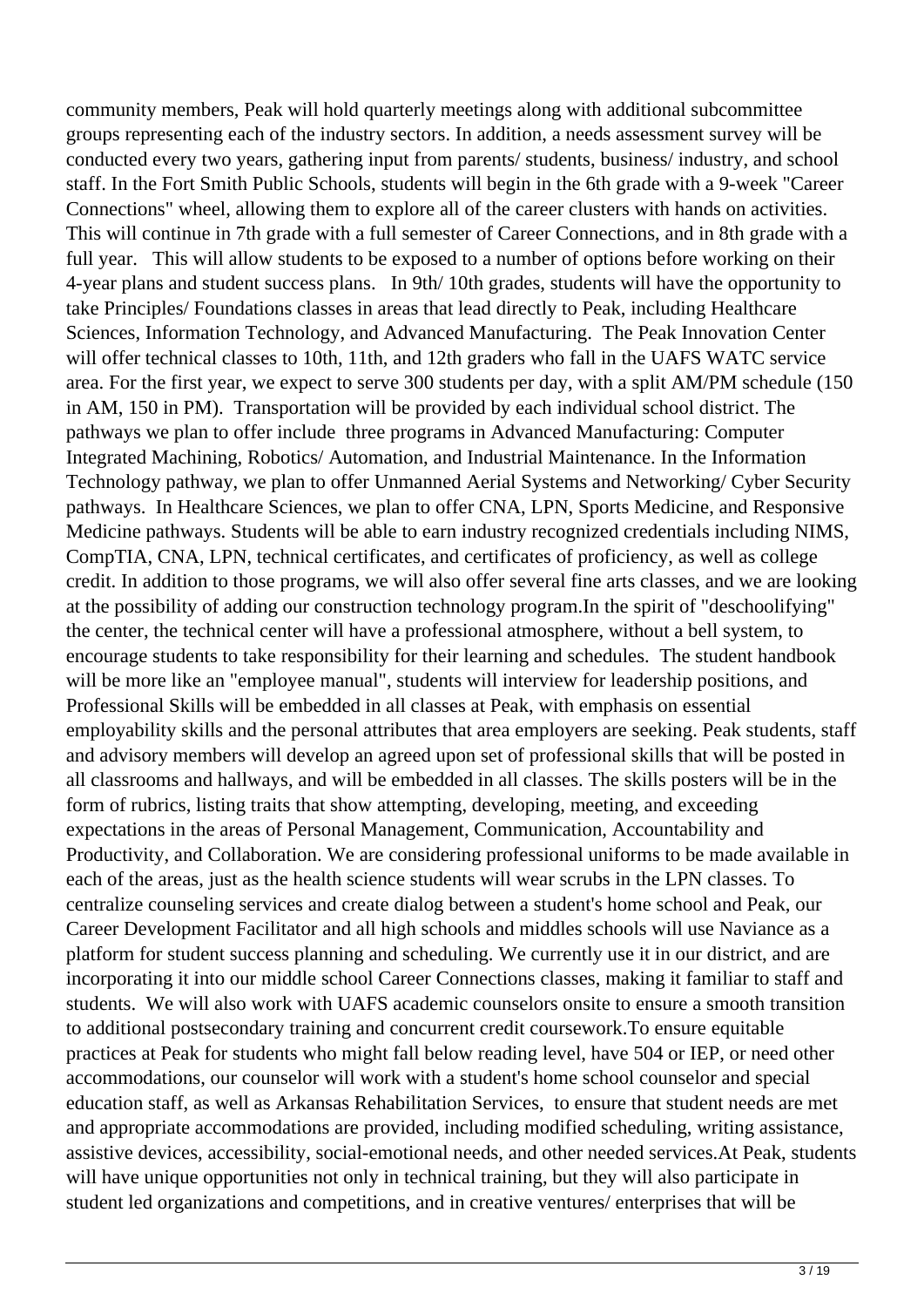specific to their area of study. Organizations include HOSA, Skills USA, FBLA, and others. Creative ventures are being discussed, but include working with local industry to supply a needed part, allowing advanced manufacturing students to create and produce actual parts for industry, giving them fuller exposure to quality control, workplace skills, business practices, and additional professional skills.School of Innovation status will allow Peak Innovation Center to focus on career and technical training, with many of the traditional/ required school services being offered at students home schools, through the K-8 Virtual Academy, or in creative ways at Peak. Beginning in elementary school, students will develop career awareness about the world of work, with a move into career exploration in middle school. Using YouScience assessment, students will learn about their interests and aptitudes in middle school, allowing targeted exposure to the career clusters and hands-on learning specifically in the areas of Advanced Manufacturing, Information Technology, and Healthcare Sciences, creating a pipeline of talent into the technical training offered at Peak. School counselors and parents will have access to YouScience data and Naviance, helping ensure that students can choose the pathway that best fits their interest and aptitude. We have an articulation agreement with UAFS in place currently for concurrent credit, and will pay particular attention to course code alignment with CTE needs as programs are started. In addition to the community and stakeholder input we have received over the past two years, we are working with UAFS to form program-specific advisory groups to help drive curriculum and programming. Peak Innovation Center will be open to all students, including students with disabilities. Recruitment of these students begins at the home school, where we are using Naviance to help guide conversations between counselors, teachers, and students about student success planning and pathways at Peak. Students are also accessing interest and aptitude information through the YouScience assessment, taken by all students in middle school. In addition, we plan to attend PTA meetings, parent/ teacher conference nights, and other opportunities to share the opportunities at Peak with parents, teachers, and students. We are currently developing a recruitment plan that begins this fall, allowing students to register for career and technology classes at Peak as early as December 2020 for the Fall 2021 semester. Our plan will address recruitment of individuals with disabilities, and includes in-person and virtual methods of sharing information about Peak. We will also have a counselor/ career development facilitator onsite at Peak to work with students individually and act as the communication link to the counselor and special education service providers at the students' home school. The Peak CDF would establish a contact at each of the high schools serving Peak, and set up the needed coordination plan to help ensure that students will not be excluded. We will be able to offer flexible scheduling for students based on individual student needs.

**Data Entry Date:** 01/22/20 | **Data Modified Date:** 08/06/20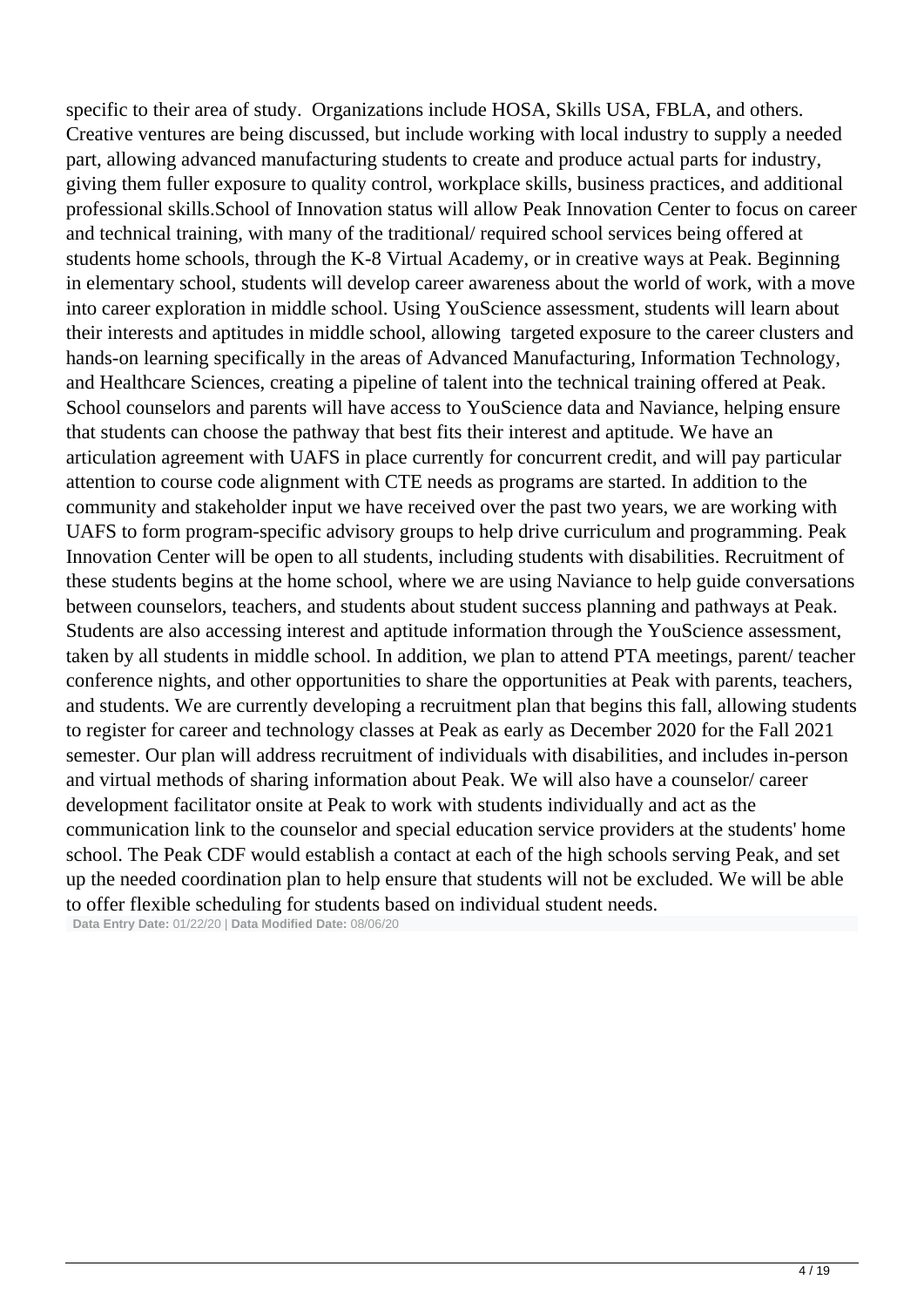## **SECTION 2:** GENERAL QUESTIONS

**Special Conditions ESSA (Check all that apply)**

#### **Supports and service organizations assisting your school.**

Arkansas Department of Education (ADE)

Office of Innovation for Education (OIE)

### **Link to your School Improvement Plan:**

**Data Entry Date:** 03/02/20 | **Data Modified Date:** 03/02/20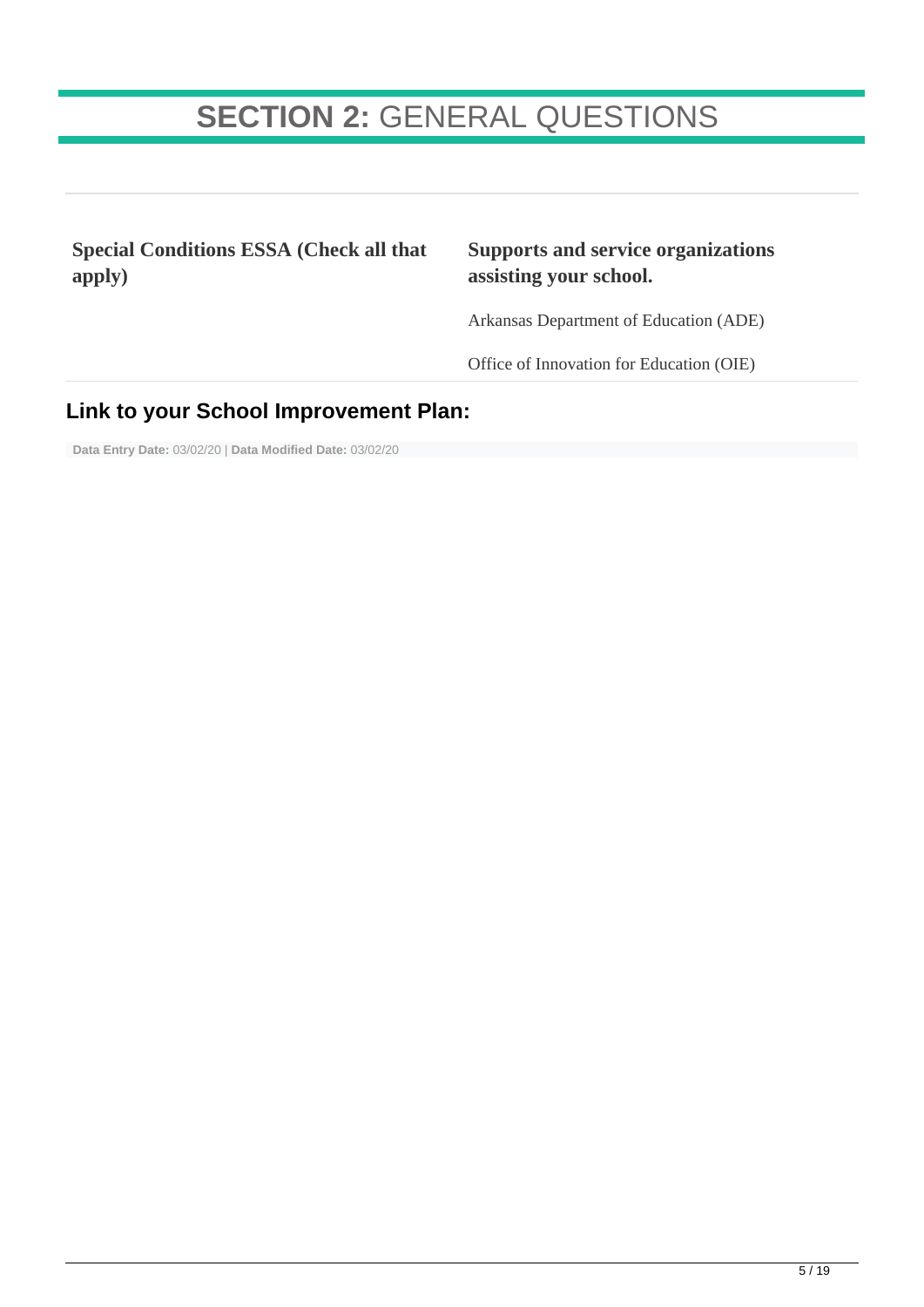### **Exploring and Learning**

We encourage you to work in this section before completing the School of Innovation Plan and Goals. The primary purpose of Exploring and Learning is to build the capacity of stakeholders for the work of innovation up to the submission of the application on April 23, 2019.

| Meeting<br>Date              | Meeting<br>Purpose                                                                                                                                                                                                                                                                                                                                                                                 | Focus<br>Audience<br>& Number<br>Attended                       | <b>Meeting Outcome/Planned</b><br><b>Next Steps</b>                                                                                                                                                                                                                                                      |
|------------------------------|----------------------------------------------------------------------------------------------------------------------------------------------------------------------------------------------------------------------------------------------------------------------------------------------------------------------------------------------------------------------------------------------------|-----------------------------------------------------------------|----------------------------------------------------------------------------------------------------------------------------------------------------------------------------------------------------------------------------------------------------------------------------------------------------------|
| $04/21/2020$ -<br>04/21/2020 | The Workforce<br>Development Group<br>meets monthly to align<br>business and industry<br>needs with K-12 and<br>higher education. Group<br>includes Chamber of<br><b>Commerce Vice</b><br>President of Workforce<br>Development, local<br>industry leaders, FSPS<br>Superintendent, UAFS<br>Chancellor, FSPS CTE<br>Director, and UAFS<br>Dean of College of<br>Applied Science and<br>Technology. | Community<br>Member<br>(Number<br>Attended: 10)                 | We finalized operating MOU status for Peak<br>between FSPS and UAFS. We discussed RFPs for<br>Advanced Manufacturing Equipment purchases for<br>Peak and next steps. Other next steps include:<br>Instructors- recruiting, ads, timeline, researching<br>additional grant opportunities.                 |
| $03/11/2020$ -<br>03/12/2020 | Review the draft<br>mission statement and<br>tagline for CTE<br>Review the description<br>of the CTE Center and<br>give input<br>Review the description<br>of the Advisory Board<br>and Committees and<br>give input<br>Discuss next steps                                                                                                                                                         | Community<br>Member<br>(Number<br>Attended: More<br>than $25$ ) | Share proposals with additional staff members<br>including all secondary administrators and gather<br>input<br>Discuss marketing CTE and career awareness with<br>large staff group including elementary<br>administrators and teachers<br>Develop a K-12 plan for early awareness of careers<br>and CTE |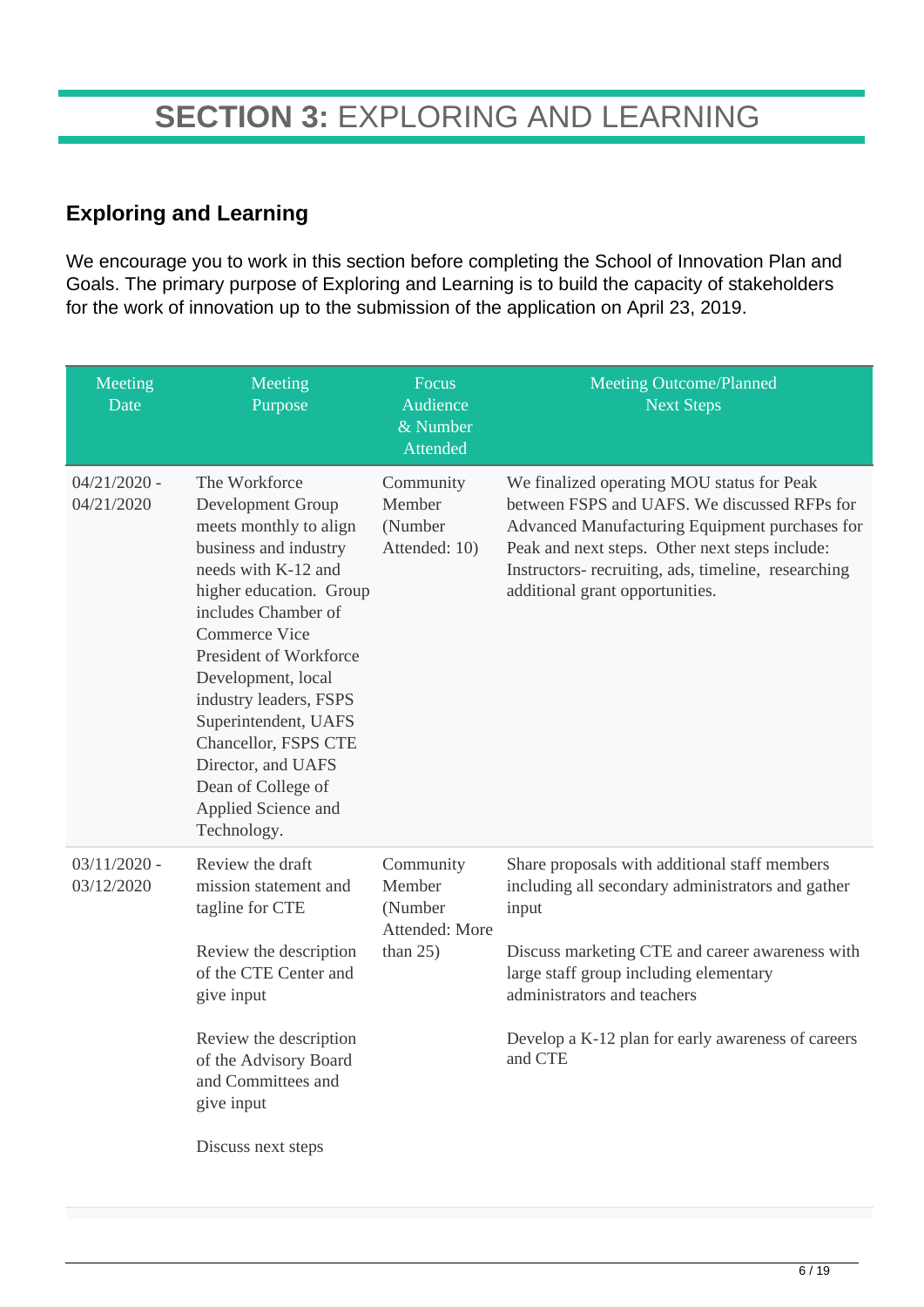| Meeting<br>Date              | Meeting<br>Purpose                                                                                                                                                                                                                                                                                                                                                                                                                     | Focus<br>Audience<br>& Number<br><b>Attended</b>                   | <b>Meeting Outcome/Planned</b><br><b>Next Steps</b>                                                                                                                                                                             |
|------------------------------|----------------------------------------------------------------------------------------------------------------------------------------------------------------------------------------------------------------------------------------------------------------------------------------------------------------------------------------------------------------------------------------------------------------------------------------|--------------------------------------------------------------------|---------------------------------------------------------------------------------------------------------------------------------------------------------------------------------------------------------------------------------|
| $02/11/2020$ -<br>02/11/2020 | <b>UAFS Chancellor, FSPS</b><br><b>CTE</b> Director and<br>Superintendent<br>presented plan for Peak<br><b>Innovation Center to</b><br>regional superintendents<br>who will be able to send<br>students from<br>participating school<br>districts. We solicited<br>input, questions, and<br>encouraged them to<br>participate. The success<br>of a regional program<br>like Peak is dependent<br>on these districts to<br>participate. | School<br>Adminstrator<br>(Number<br>Attended: More<br>than $25$ ) | Superintendent will continue to attend these<br>monthly meetings to build capacity for Peak<br>programs in other school districts. Updates will be<br>shared with regional superintendents on progress<br>and programs at Peak. |
| $12/16/2019$ -<br>12/16/2019 | Discuss system level<br>actions, support and<br>expectations and<br>program level actions,<br>support, and<br>expectations<br>Discuss how business<br>and industry partners<br>can be involved in ways<br>other than the Advisory<br>Board or committee<br>Discuss CTSOs, identify<br>what is available, and<br>develop expectation for<br>each program<br>Discuss student-run<br>enterprises, what is<br>appropriate, and develop     | Teacher<br>(Number<br>Attended: More<br>than $25$ )                | Finalized offerings at CTC, roles of CTSOs,<br>industry certifications                                                                                                                                                          |
|                              | expectations<br><b>Discuss Industry Based</b><br>Certifications and<br>identify criteria to make<br>decisions about what to<br>offer                                                                                                                                                                                                                                                                                                   |                                                                    |                                                                                                                                                                                                                                 |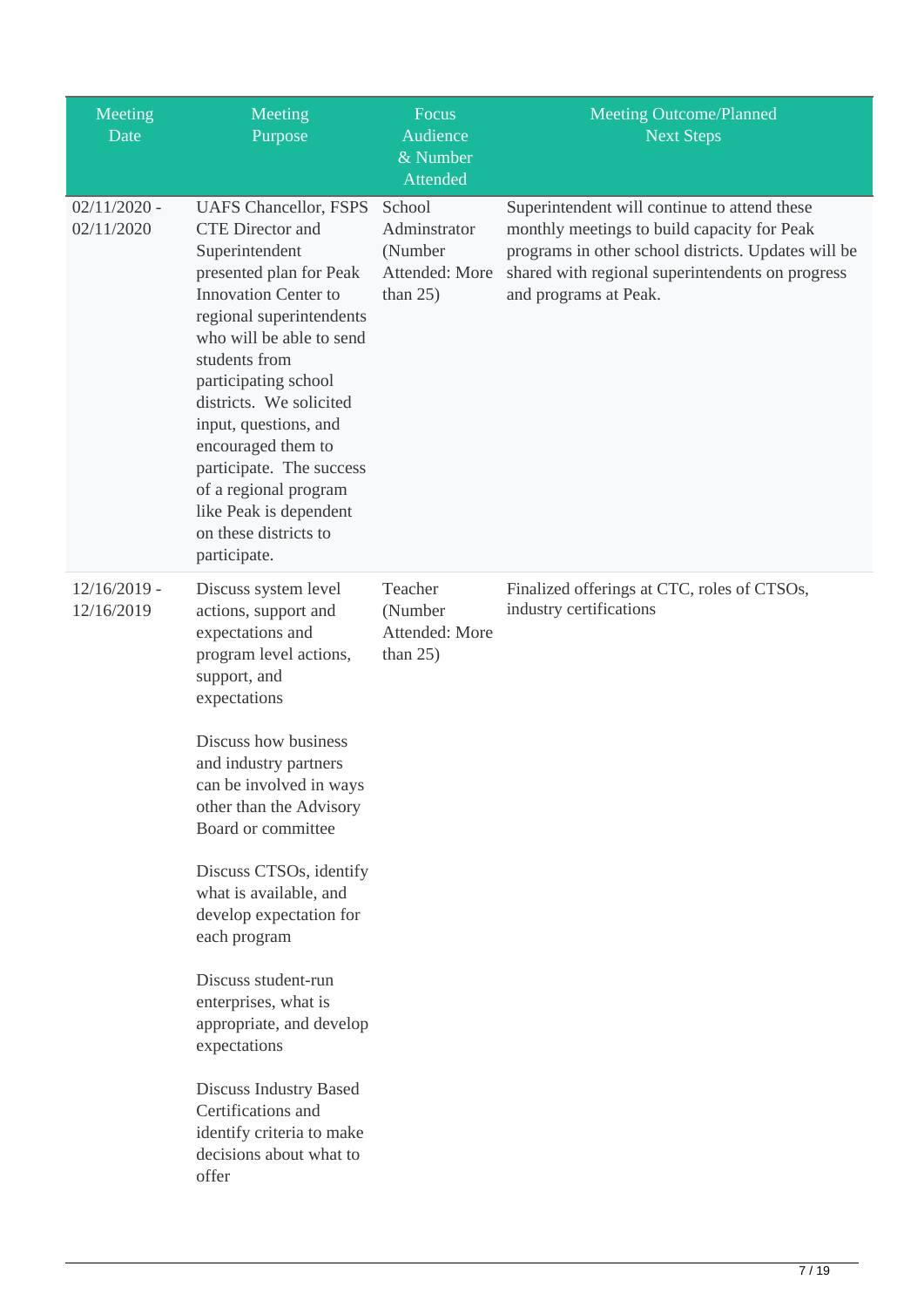| Meeting<br>Date              | Meeting<br>Purpose                                                                                                                                                                                                                                                                                                                                                       | Focus<br>Audience<br>& Number<br>Attended                      | <b>Meeting Outcome/Planned</b><br><b>Next Steps</b>                  |
|------------------------------|--------------------------------------------------------------------------------------------------------------------------------------------------------------------------------------------------------------------------------------------------------------------------------------------------------------------------------------------------------------------------|----------------------------------------------------------------|----------------------------------------------------------------------|
|                              | Discuss our commitment<br>that we are offering<br>programs for ALL<br>students and identify<br>how we can<br>communicate in that<br>way                                                                                                                                                                                                                                  |                                                                |                                                                      |
| $11/20/2019$ -<br>11/21/2019 | Discuss current plans for School<br>phase 1 and phase 2 of<br>the work<br>Discuss work done with<br>K-12 plan and create<br>some plans<br>Preparing students for<br>the opening of the CTC<br>Finalizing the purpose<br>and distribution of the<br>career cards<br>Finalizing plans for<br>summer camps<br>Finalizing transition for<br>advisory board and<br>committees | Adminstrator<br>(Number<br>Attended: More<br>than $25$ )       | Assign summer opportunities, advisory board                          |
| $10/09/2019$ -<br>10/09/2019 | Branding workshop                                                                                                                                                                                                                                                                                                                                                        | Community<br>Member<br>(Number<br>Attended: More<br>than $25)$ | Workshopped branding ideas for CTC, developed<br>focus for marketing |
| 09/03/2019 -<br>09/04/2019   | Finalize vision, tagline,<br>mission statements,<br>description of CTC.<br>Discuss and recommend<br>advisory committees,<br>summer camp options                                                                                                                                                                                                                          | Teacher<br>(Number<br>Attended: More<br>than $25$ )            | Next steps: Branding work, building layout                           |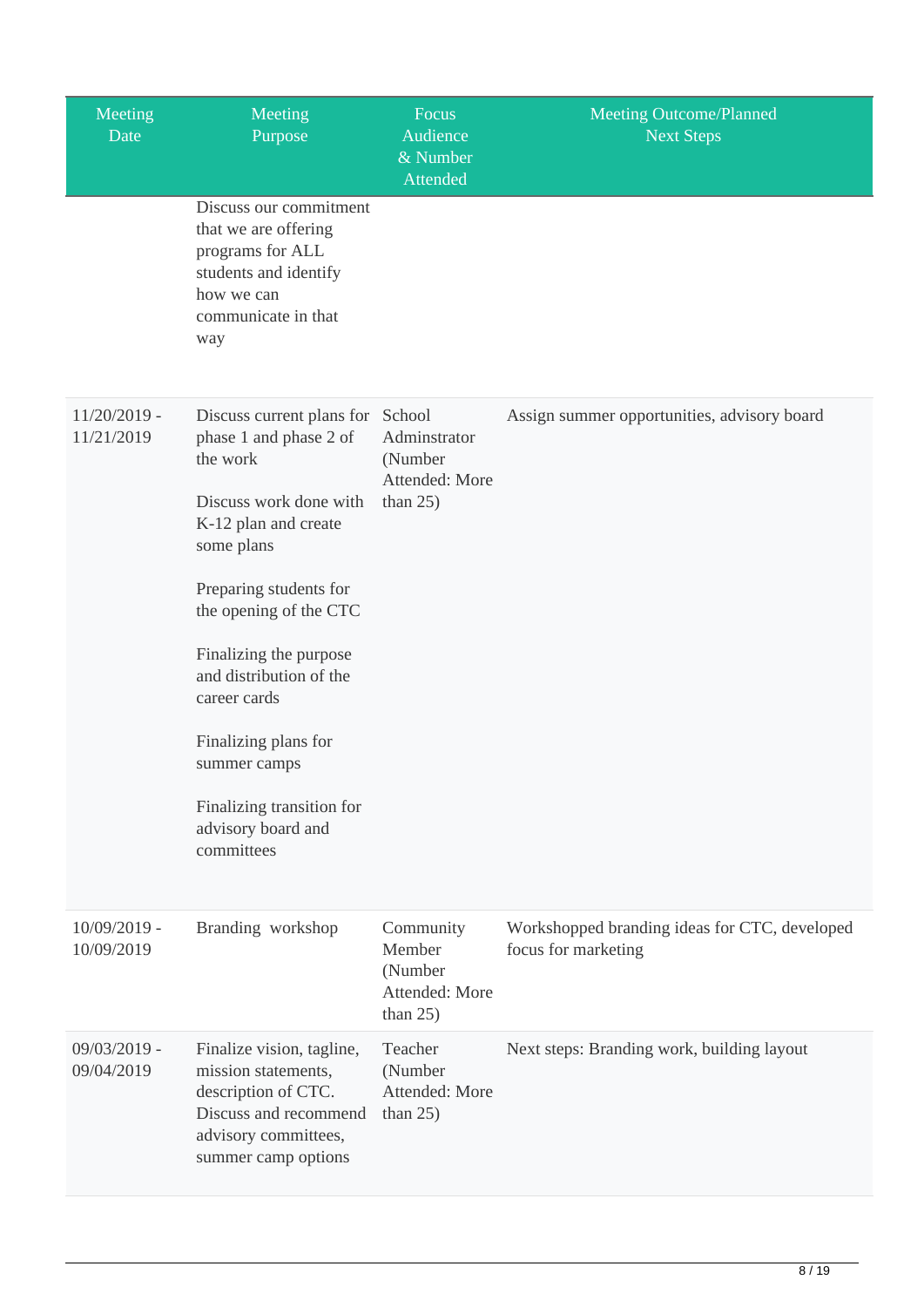| Meeting<br>Date              | Meeting<br>Purpose                                                                                                                                                                           | Focus<br>Audience<br>& Number<br>Attended                       | <b>Meeting Outcome/Planned</b><br><b>Next Steps</b>                                                                                                                                                                                                                                                                                                                                                                                                                                                                                                                  |
|------------------------------|----------------------------------------------------------------------------------------------------------------------------------------------------------------------------------------------|-----------------------------------------------------------------|----------------------------------------------------------------------------------------------------------------------------------------------------------------------------------------------------------------------------------------------------------------------------------------------------------------------------------------------------------------------------------------------------------------------------------------------------------------------------------------------------------------------------------------------------------------------|
| $04/02/2019$ -<br>04/03/2019 | K-12 Career Awareness,<br><b>Research and Develop</b><br>Relevant, Rigorous and<br><b>Engaging Student</b><br>Learning Experiences<br>for ES, MS, HS                                         | Teacher<br>(Number<br>Attended: More<br>than $25$ )             | Create a comprehensive K-12 career pathways<br>program with specific grade-level requirements<br>that includes:<br>Early exposure to education and career planning<br>Resources and guidance to prepare them with the<br>skills and knowledge they need<br>Education so that each student graduates with a<br>viable plan and relevant skill set for his or her<br>future                                                                                                                                                                                            |
| $01/22/2019$ -<br>01/23/2019 | Share observations of<br>CTE tours, gather info<br>from business and<br>industry on needed<br>knowledge, skills,<br>character traits,<br>certifications, industry<br>standards and equipment | Community<br>Member<br>(Number<br>Attended: More<br>than $25$ ) | Researched/site visits to outstanding CTE<br>programs<br>Identified what we thought should be included in<br>the CTE program in Fort Smith<br>Developed a draft CTE vision statement, mission<br>statement; developing a tagline and hashtag<br>Recommended revisions to FSPS High School<br><b>Course Catalog</b><br>Developing postcards for each of the career<br>clusters<br>Created the Description of the CTE Center<br>Developed structure and recommendations for the<br>CTE Advisory Board, Career Cluster Advisory<br>Committees and Community Involvement |
| $11/01/2018$ -<br>11/02/2018 | Reviewed flyers created<br>at our last meeting.<br>Made recommendations<br>Begin discussion of<br>CTE program guide for<br>teachers                                                          | Teacher<br>(Number<br>Attended: More<br>than $25$ )             | Planned visits of CTE centers around state, out of<br>state                                                                                                                                                                                                                                                                                                                                                                                                                                                                                                          |
| $06/19/2018 -$               | Work to create course                                                                                                                                                                        | Teacher                                                         | Designed CTE program plans, flyers, set up                                                                                                                                                                                                                                                                                                                                                                                                                                                                                                                           |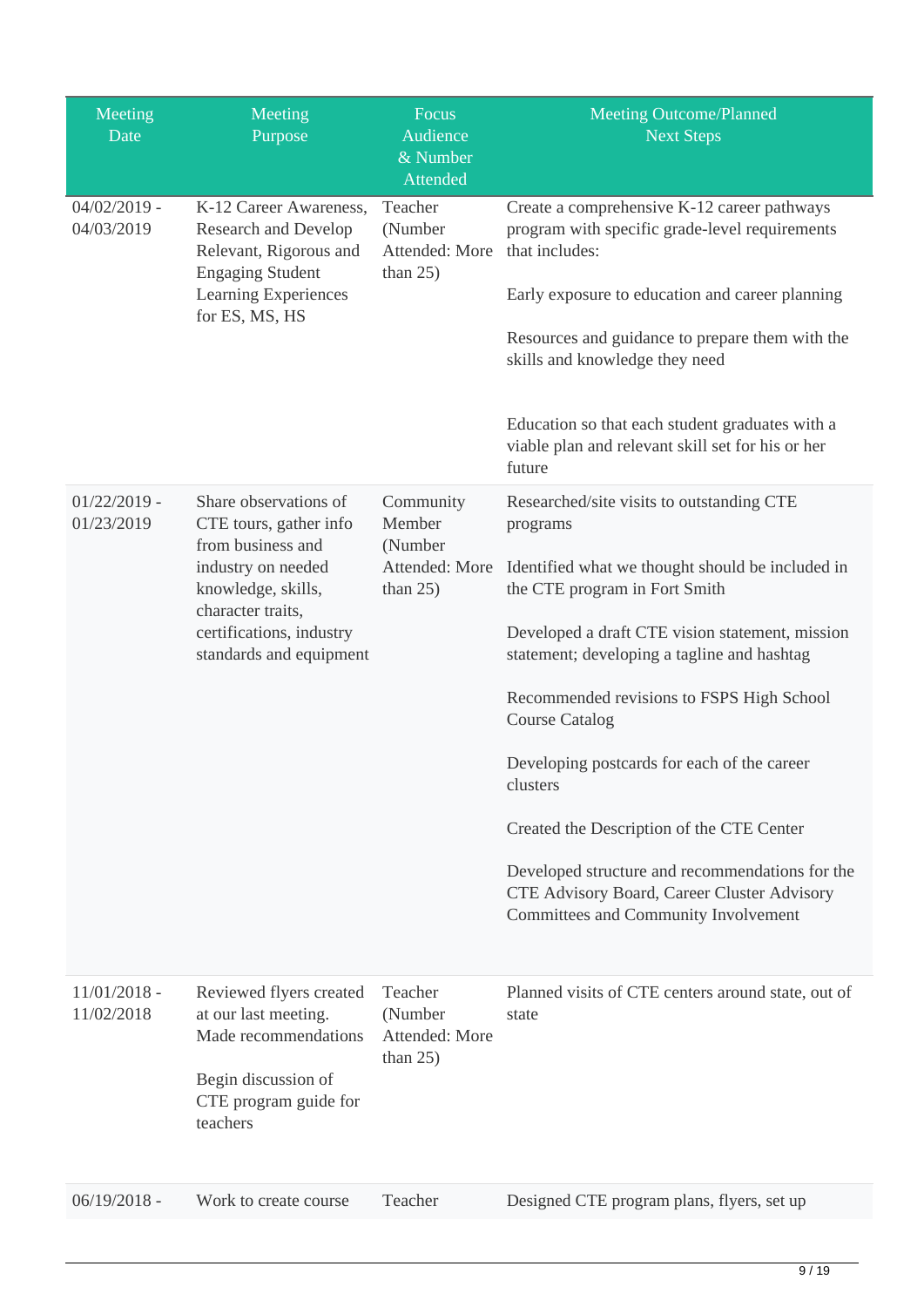| Meeting<br>Date | Meeting<br>Purpose                                                                                                         | <b>Focus</b><br>Audience<br>& Number<br>Attended | <b>Meeting Outcome/Planned</b><br><b>Next Steps</b> |
|-----------------|----------------------------------------------------------------------------------------------------------------------------|--------------------------------------------------|-----------------------------------------------------|
| 06/20/2018      | alignment that is clear to<br>students and meets<br>community needs for<br>student success<br>and economic<br>development. | (Number)<br>Attended: More<br>than $25$ )        | business panel                                      |
|                 | Data Entry Date: 05/26/20   Data Modified Date: 05/26/20                                                                   |                                                  |                                                     |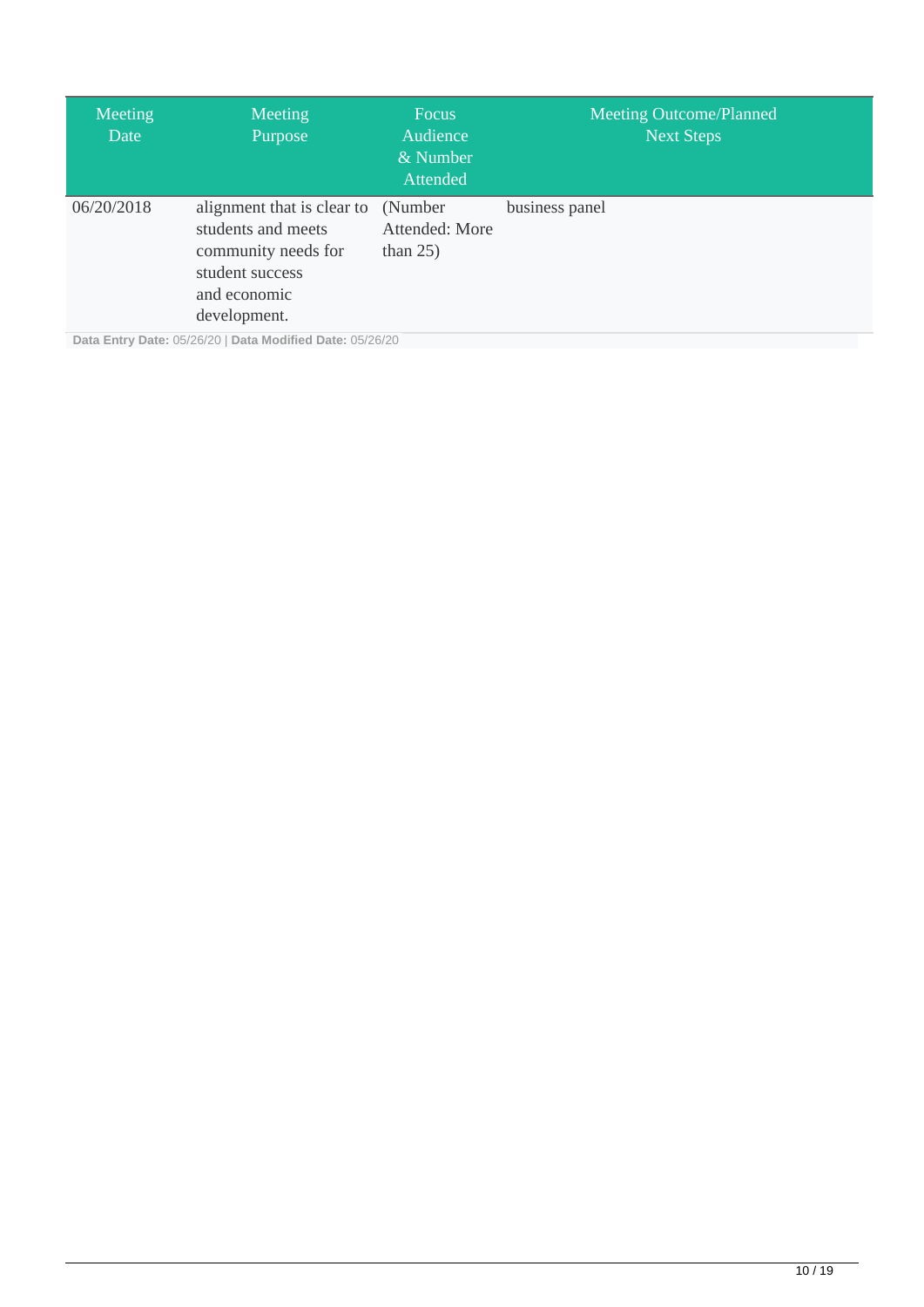## **SECTION 4:** COUNCIL OF INNOVATION

### **Council of Innovation**

The Council of Innovation is composed of a representative group of teachers, classified employees, the building principal or designee, parents, community members, minimum of two (2) students and minority membership in schools with ten percent (10%) or greater minority student population. The council shall generate innovative ideas and proposals and seek diverse ideas from other stakeholders to determine the content of the plan that will be voted on by the school employees.

#### **Minority Representation:** 12.5%

| Name of<br>council member | Representative<br>group                                                               | Council<br>Position | Minority       | Date<br>Elected |
|---------------------------|---------------------------------------------------------------------------------------|---------------------|----------------|-----------------|
| <b>Steven Lamm</b>        | Community<br>Member                                                                   | <b>Chamber Rep</b>  | N <sub>o</sub> | 02/28/2020      |
| Bryan Brown               | Community<br>Member                                                                   | <b>Industry Rep</b> | N <sub>o</sub> | 02/28/2020      |
| <b>Sherry Simms</b>       | Community<br>Member                                                                   | <b>Industry Rep</b> | N <sub>o</sub> | 02/28/2020      |
| <b>Jason Green</b>        | Community<br>Member                                                                   | <b>Industry Rep</b> | N <sub>o</sub> | 02/28/2020      |
| Walter Woodie             | Parent                                                                                | Parent              | N <sub>o</sub> | 02/28/2020      |
| Gabrielle Woodie          | Student                                                                               | Student             | N <sub>o</sub> | 02/28/2020      |
| Nadia Facio               | Student                                                                               | Student             | Yes            | 02/28/2020      |
| Lorena Facio              | Parent                                                                                | Parent              | Yes            | 02/28/2020      |
| Wade Gilkey               | <b>School Board</b><br>Member                                                         | <b>Board Member</b> | N <sub>o</sub> | 02/28/2020      |
| Amy Fisher                | <b>Certified Staff</b>                                                                | <b>Staff</b>        | No             | 02/28/2020      |
| Jason Meharg              | <b>Certified Staff</b>                                                                | Staff               | N <sub>o</sub> | 02/28/2020      |
| Joni Wilbanks             | <b>Certified Staff</b>                                                                | Staff               | N <sub>o</sub> | 02/28/2020      |
| Leigh Ann Hasley          | <b>Certified Staff</b>                                                                | Staff               | No             | 02/28/2020      |
| Amye Chambers             | <b>Certified Staff</b>                                                                | Staff               | No             | 02/28/2020      |
| Stephanie Freeman         | <b>Certified Staff</b>                                                                | Staff               | N <sub>o</sub> | 02/28/2020      |
| Gary Udouj                | School Adminstrator Chair<br>Data Entry Data: 00/00/00   Data Madified Data: 00/00/00 |                     | N <sub>o</sub> | 02/28/2020      |

**Data Entry Date:** 02/28/20 | **Data Modified Date:** 02/28/20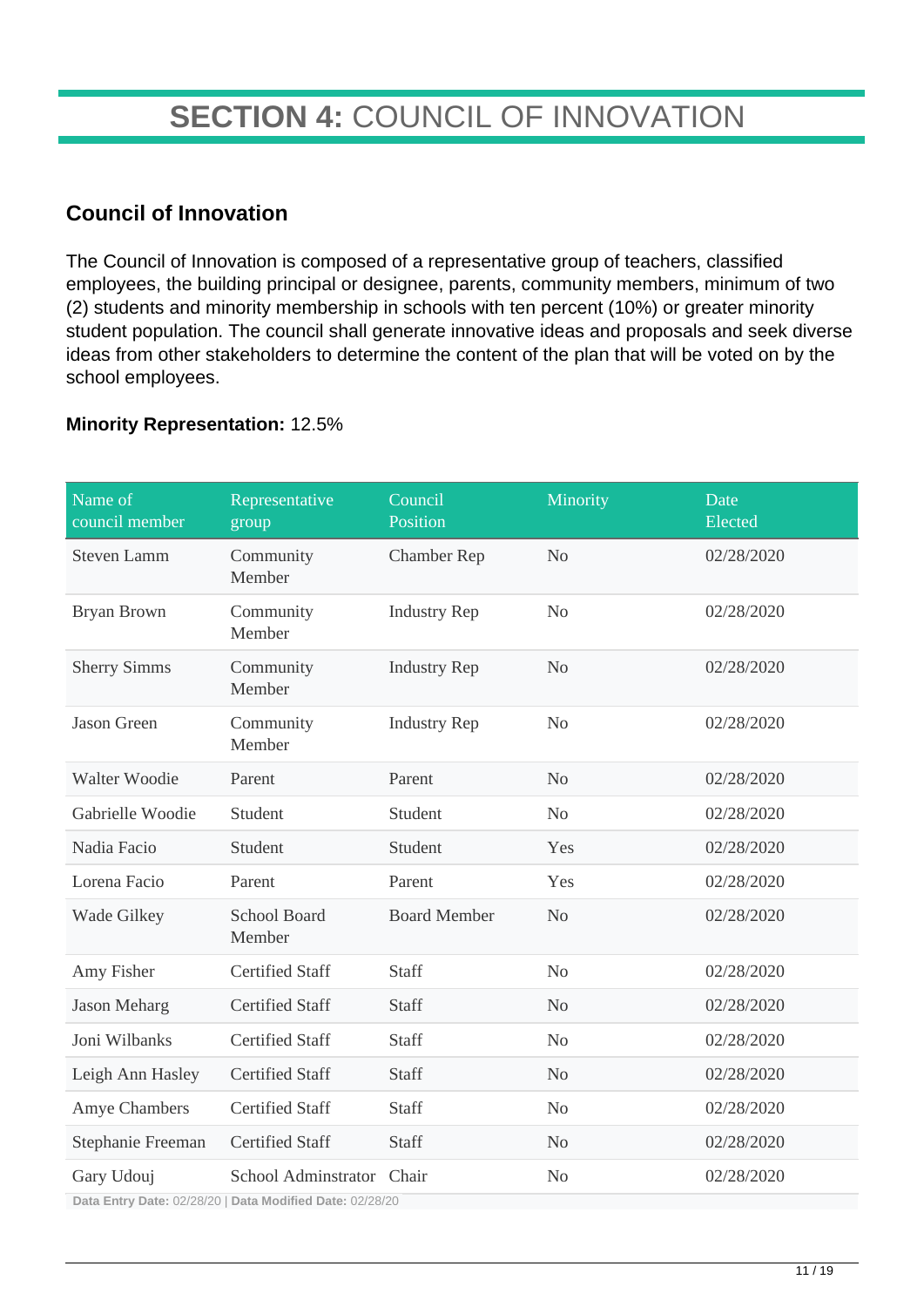| Name of        | Representative | Council         | <b>Minority</b>                      | Date    |
|----------------|----------------|-----------------|--------------------------------------|---------|
| council member | group          | <b>Position</b> |                                      | Elected |
|                |                |                 | <b>SECTION 5: VISION AND MISSION</b> |         |

### **The school's Vision statement**

Igniting student ambitions to lead global innovation.

#### **The school's Mission statement**

Fort Smith Public Schools Career and Technical Education is dedicated to providing all students with innovative, career-specific learning experiences through partnerships with business and industry leaders, equipping students with relevant skills for future success in their chosen profession.

#### **Vision & Misson are:**

New

**Data Entry Date:** 04/28/20 | **Data Modified Date:** 04/28/20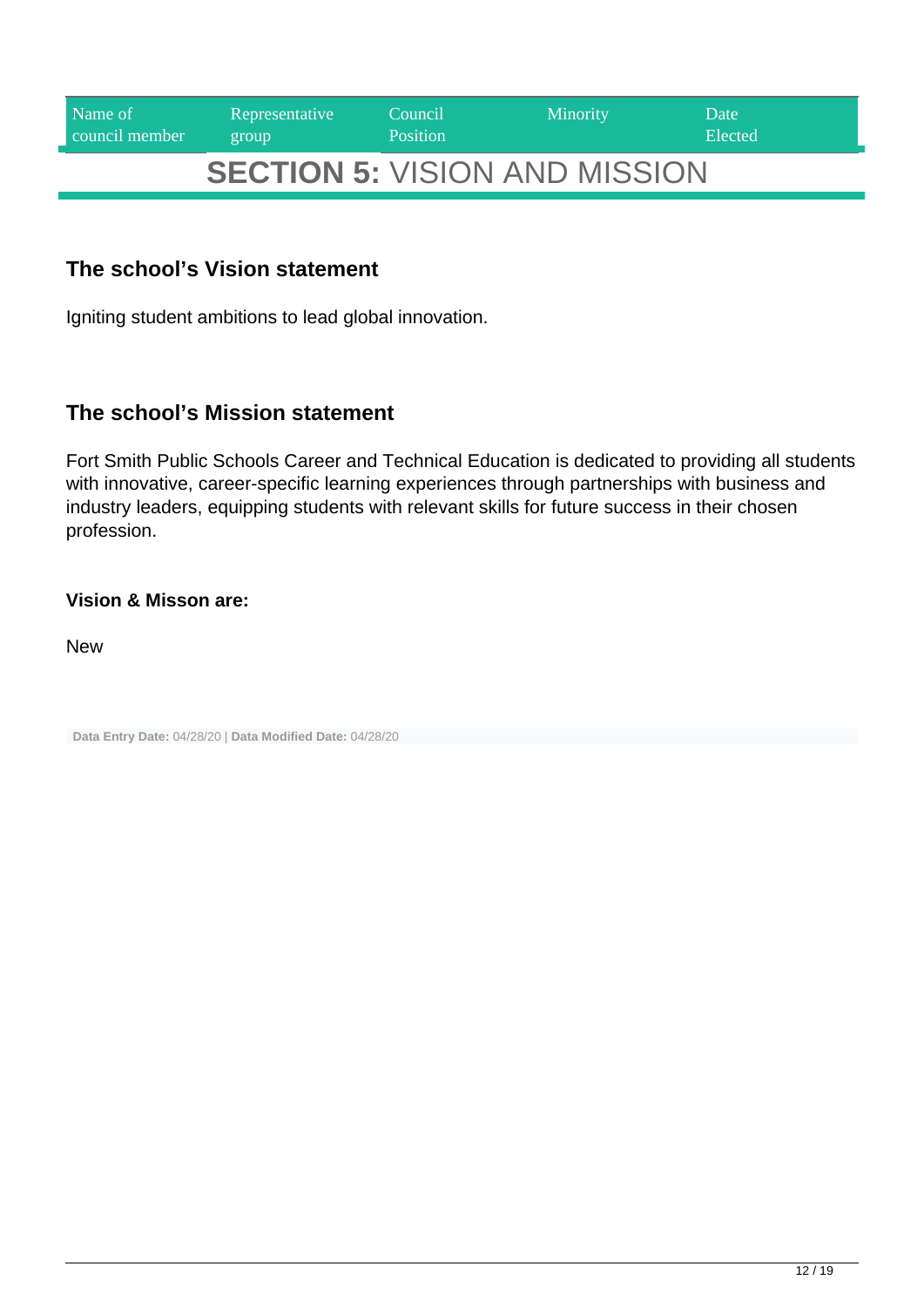## **SECTION 5:** TIMELINE OF WORK

### **Timeline of work:**

| Date       | Vision & Mission Work                                                                                                                                                                                                                                              | <b>Stakeholders Involved</b>                                                                                                                                                                                                                                       |
|------------|--------------------------------------------------------------------------------------------------------------------------------------------------------------------------------------------------------------------------------------------------------------------|--------------------------------------------------------------------------------------------------------------------------------------------------------------------------------------------------------------------------------------------------------------------|
| 1/6/2020   | Branding meeting- final drafts of name, tagline,<br>marketing messaging were presented                                                                                                                                                                             | Branding meeting- final drafts of name, tagline,<br>marketing messaging were presented                                                                                                                                                                             |
| 11/15/2019 | Naming recommendations and messaging<br>workshop/presentation-narrowed list of<br>possibilities, gathered additional input                                                                                                                                         | Naming recommendations and messaging<br>workshop/presentation-narrowed list of<br>possibilities, gathered additional input                                                                                                                                         |
| 10/9/2019  | Worked with branding company to help<br>develop Peak name, tagline, marketing<br>message. This full day meeting laid the ground<br>work for future work. Smaller versions of this<br>group met multiple times to narrow down name<br>options and refine messaging. | Worked with branding company to help<br>develop Peak name, tagline, marketing<br>message. This full day meeting laid the ground<br>work for future work. Smaller versions of this<br>group met multiple times to narrow down name<br>options and refine messaging. |
| 09/03/2019 | Finalize vision, tagline, mission statements,<br>description of CTC                                                                                                                                                                                                | Finalize vision, tagline, mission statements,<br>description of CTC                                                                                                                                                                                                |
| 03/11/2019 | Review the draft mission statement and tagline<br>for CTE Review the description of the CTE<br>Center and give input Review the description of<br>the Advisory Board and Committees and give<br>input Discuss next steps                                           | Review the draft mission statement and tagline<br>for CTE Review the description of the CTE<br>Center and give input Review the description of<br>the Advisory Board and Committees and give<br>input Discuss next steps                                           |
| 01/22/2019 | Worked with CTE Curriculum committee and<br>industry stakeholders to develop description,<br>mission, vision statements                                                                                                                                            | Worked with CTE Curriculum committee and<br>industry stakeholders to develop description,<br>mission, vision statements                                                                                                                                            |

**Data Entry Date:** 06/01/20 | **Data Modified Date:** 06/01/20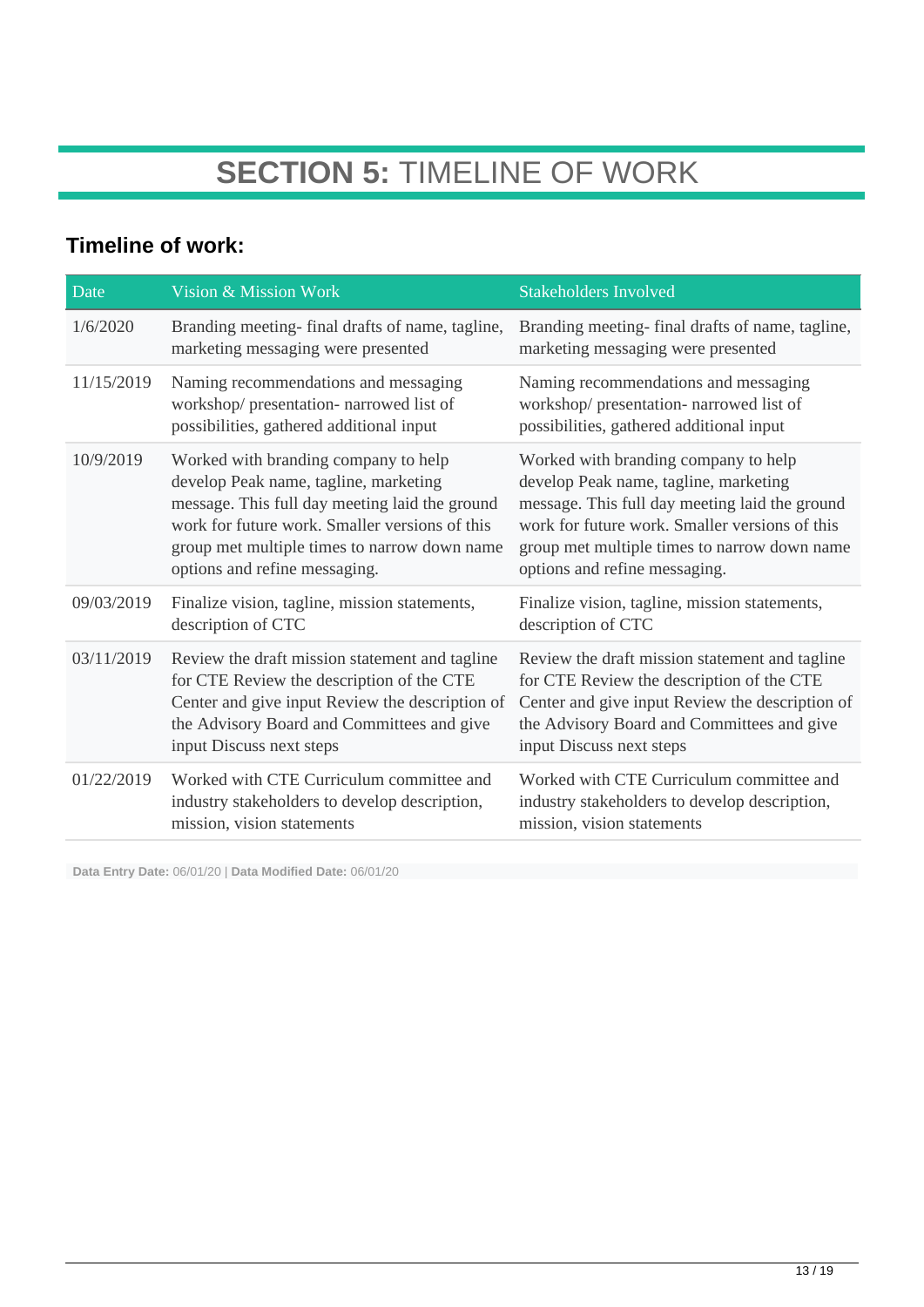## **SECTION 6:** GOALS AND ANTICIPATED OUTCOMES

### **Goals and Anticipated Outcomes**

These may include, but are not limited to, the following goals outlined in  $AR Code \S 6-15-2803$ (2016)

#### Goal 1:

In our first year of operation, we anticipate up to 300 students to participate in secondary and/ or concurrent career and technical classes at Peak. The target goal for students completing industry recognized certifications in advanced manufacturing, information technology, and healthcare sciences in the first year is 80%, with a baseline of 70%. The target for students earning concurrent credit hours is 80%, also with a baseline of 70% in the first year.

We are currently participating in regular Superintendent meetings at the Guy Fenter Coop, and have been asking for their input on how to best include their students. We are planning a fall PD for counselors from those districts to discuss recruitment, the application process, equity, access, and get their input on how to best ensure that their students are receiving all appropriate services. For process, we will develop points of contact at each participating school to ensure regular communication.

For funding, UAFS will act as the fiscal agent with each district participating in Peak. UAFS will have an two MOUs with each district- one for transportation costs, and one addressing tuition for concurrent credit classes, both of which have been approved by the Superintendents of the Guy Fenter Educational Cooperative.

#### Goal 2:

With a goal of increasing the number of students entering into technical education, the target goal for career ready graduates from Peak will tie to the percentage of students earning certifications and taking part in workbased learning opportunities. The target goal is 70% of students at Peak will take part in work-based learning, internship/ industry partnerships prior to graduation, with a baseline of 60% the first year of operation. Work-based learning under Perkins V is "sustained interactions with industry or community professionals in real workplace settings, to the extent practicable, or simulated environments at an educational institution that foster in depth, firsthand engagement with the tasks required in a given career field, that are aligned to curriculum and instruction. We plan to have a full-time certified Career Development Facilitator to help with scheduling/counseling and oversee work-based learning opportunities. The CDF will be also working with counselors and/or instructors at the student's home campus to ensure oversight.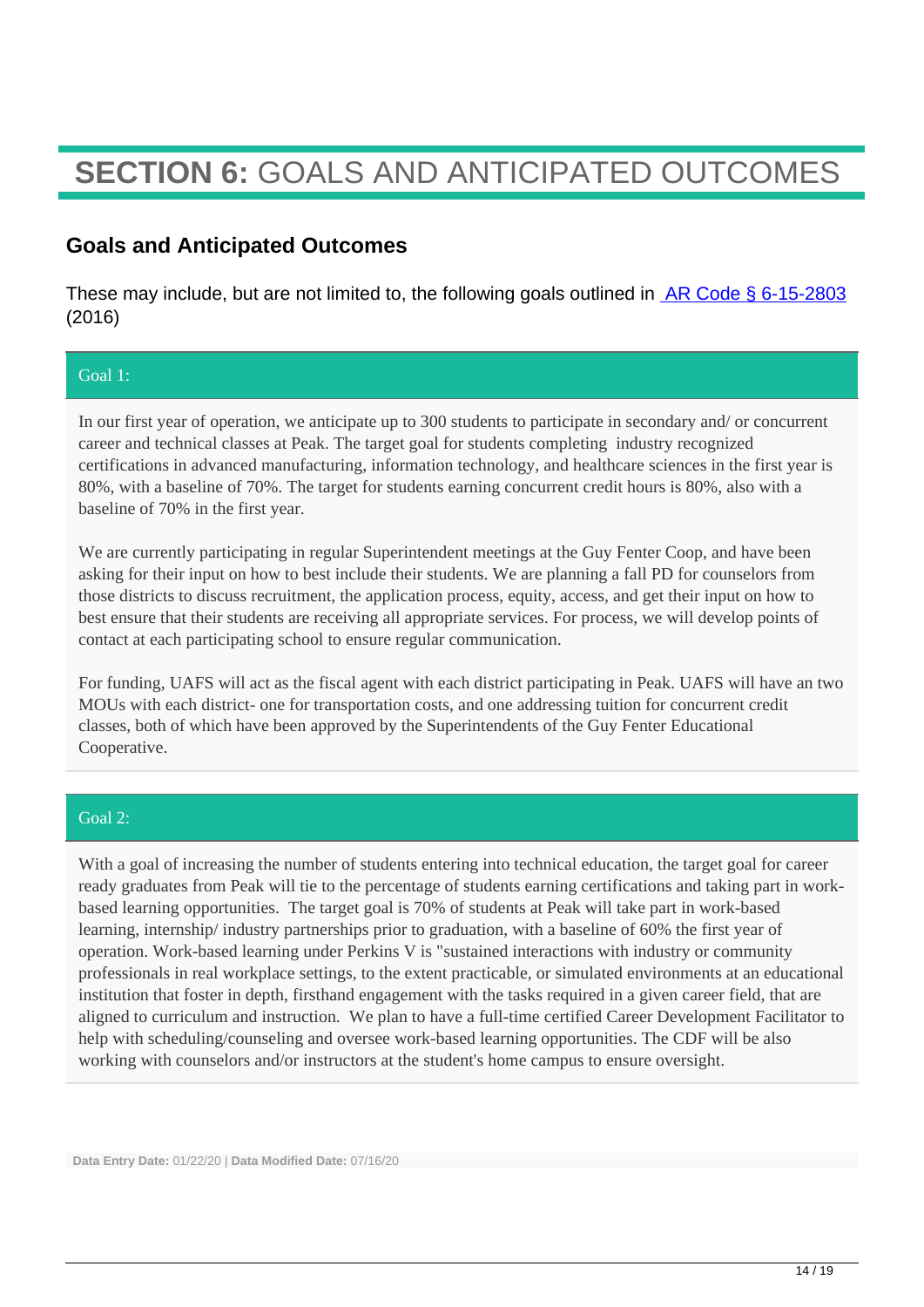## **SECTION 7:** THEORY OF ACTION TO ACHIEVE INNOVATION GOALS - INNOVATION PLAN

### **Theory of Action to Achieve Innovation Goals: Innovation Plan**

Please connect the SOI goals to the innovations,performance targets, timeline, and waivers needed for implementation. Note: limit the response to no more than five (5) goals. Complete Theory of Action for each goal.

Goal 1 | In our first year of operation, we anticipate up to 300 students to participate in secondary and/ or concurrent career and technical classes at Peak. The target goal for students completing industry recognized certifications in advanced manufacturing, information technology, and healthcare sciences in the first year is 80%, with a baseline of 70%. The target for students earning concurrent credit hours is 80%, also with a baseline of 70% in the first year. We are currently participating in regular Superintendent meetings at the Guy Fenter Coop, and have been asking for their input on how to best include their students. We are planning a fall PD for counselors from those districts to discuss recruitment, the application process, equity, access, and get their input on how to best ensure that their students are receiving all appropriate services. For process, we will develop points of contact at each participating school to ensure regular communication. For funding, UAFS will act as the fiscal agent with each district participating in Peak. UAFS will have an two MOUs with each district- one for transportation costs, and one addressing tuition for concurrent credit classes, both of which have been approved by the Superintendents of the Guy Fenter Educational Cooperative.

| Output/Actions<br>(innovation strategy)                      | If we offer concurrent credit courses and industry credentialed programming to<br>enable students to graduate with a high school diploma and industry recognized<br>certifications                                                                                                                                                                                                                                                                                                      |
|--------------------------------------------------------------|-----------------------------------------------------------------------------------------------------------------------------------------------------------------------------------------------------------------------------------------------------------------------------------------------------------------------------------------------------------------------------------------------------------------------------------------------------------------------------------------|
| <b>Expected Short Term</b><br>Outcome                        | Then students will graduate with documented skills that are recognized by<br>employers.                                                                                                                                                                                                                                                                                                                                                                                                 |
| <b>Interim Performance</b><br>Target with expected<br>change | and this will allow 15-20% of Peak students to earn industry recognized<br>certifications each quarter as reported by Peak instructors, which is tied to the target<br>goal of enabling 80% of our students to complete certifications the first year.                                                                                                                                                                                                                                  |
| Data/Instrument                                              | Perkins V Accountability Measures:<br>5S1: Program Quality Attained Recognized Postsecondary Credential<br>Numerator: The percentage of CTE concentrators graduating from high school<br>having attained a recognized postsecondary credential.<br>Denominator: Number of CTE concentrators who graduated from high school.<br>Formula: Arkansas will report this data when verifiable data are available. At this<br>time, verifiable data are not available in Arkansas for secondary |
| Date                                                         | 06/01/2022                                                                                                                                                                                                                                                                                                                                                                                                                                                                              |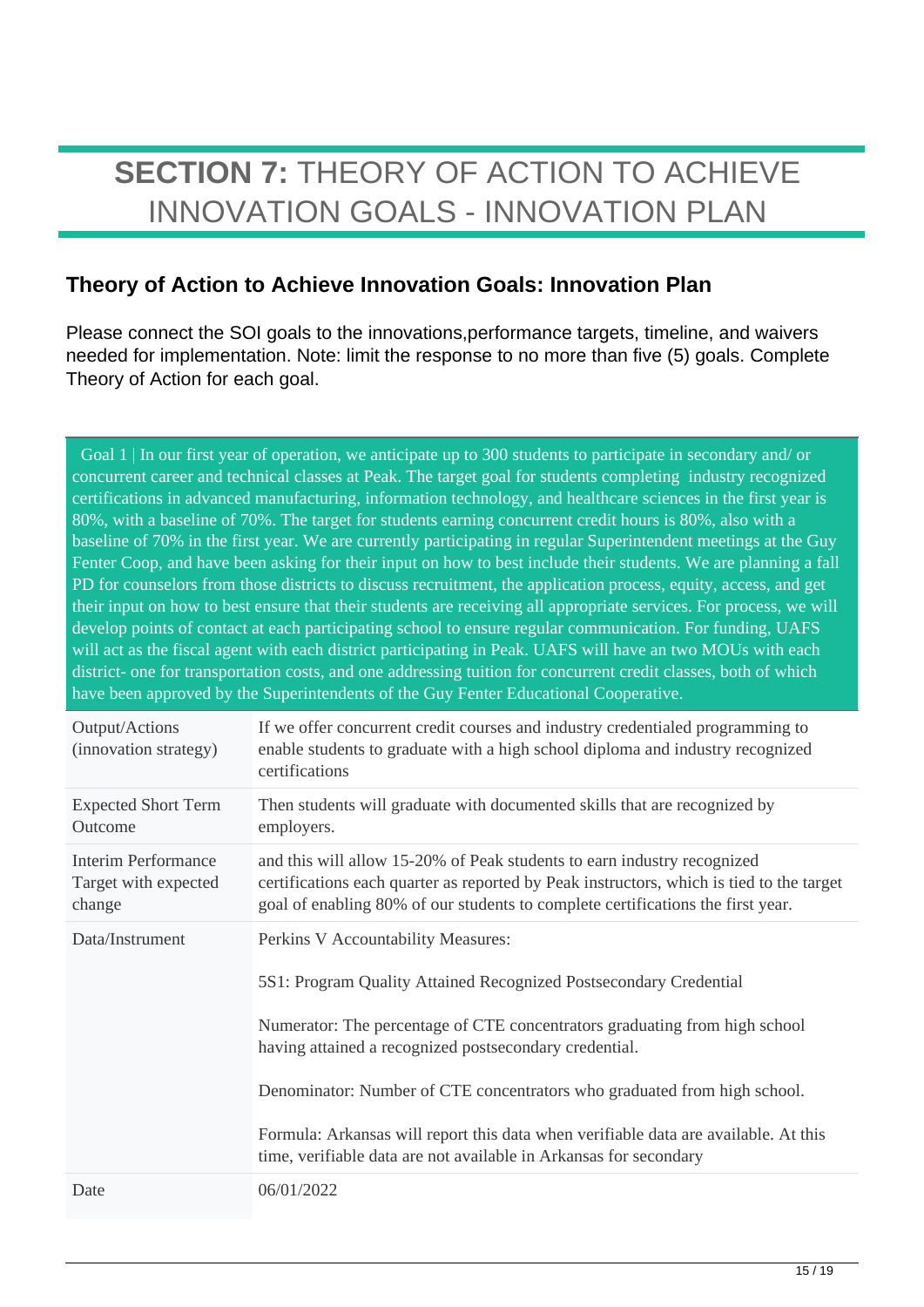| (by when)                     |                                                                                                                                                                                  |
|-------------------------------|----------------------------------------------------------------------------------------------------------------------------------------------------------------------------------|
| Materials/Resources<br>needed | Advisory board will guide recognized certifications offered.                                                                                                                     |
|                               | Higher Education partner will help staff school and provide opportunities for<br>industry recognized certifications, certificates of proficiency, and technical<br>certificates. |
| Waiver Needed?                | Yes.                                                                                                                                                                             |

**Data Entry Date:** 02/18/20 | **Data Modified Date:** 04/28/20

 Goal 2 | With a goal of increasing the number of students entering into technical education, the target goal for career ready graduates from Peak will tie to the percentage of students earning certifications and taking part in work-based learning opportunities. The target goal is 70% of students at Peak will take part in work-based learning, internship/ industry partnerships prior to graduation, with a baseline of 60% the first year of operation. Work-based learning under Perkins V is "sustained interactions with industry or community professionals in real workplace settings, to the extent practicable, or simulated environments at an educational institution that foster in depth, firsthand engagement with the tasks required in a given career field, that are aligned to curriculum and instruction. We plan to have a full-time certified Career Development Facilitator to help with scheduling/counseling and oversee work-based learning opportunities. The CDF will be also working with counselors and/or instructors at the student's home campus to ensure oversight.

| Output/Actions<br>(innovation strategy)               | If we offer students expanded opportunities for work-based learning, internships,<br>apprenticeships, job shadowing, etc                                                                                                                                                                                                                                                                                                                                                                                             |
|-------------------------------------------------------|----------------------------------------------------------------------------------------------------------------------------------------------------------------------------------------------------------------------------------------------------------------------------------------------------------------------------------------------------------------------------------------------------------------------------------------------------------------------------------------------------------------------|
| <b>Expected Short Term</b><br>Outcome                 | Then students will be able to learn additional needed skills in real work environment                                                                                                                                                                                                                                                                                                                                                                                                                                |
| Interim Performance<br>Target with expected<br>change | And this will lead to enhanced career skills, valuable employment experience,<br>opportunities to network with professionals, and in some cases financial<br>compensation. This is connected to the overall goal of preparing students for careers.<br>CDF will report by semester number of students in work-based learning<br>opportunities. Employability skills will be monitored by semester reports based on<br>CDF surveys of employers participating in work-based learning/apprenticeships/<br>internships. |
| Data/Instrument                                       | Collecting data on student apprentices success in securing jobs and completing<br>certificates and degrees compared with peers not participating in apprenticeships.                                                                                                                                                                                                                                                                                                                                                 |
| Date<br>(by when)                                     | 06/01/2022                                                                                                                                                                                                                                                                                                                                                                                                                                                                                                           |
| Materials/Resources<br>needed                         | Beneficial data might include high school completion data, industry-recognized<br>certificate completion, associates degree completion, attendance tracking and post-<br>apprenticeship employment status.                                                                                                                                                                                                                                                                                                           |
| Waiver Needed?                                        | Yes                                                                                                                                                                                                                                                                                                                                                                                                                                                                                                                  |

**Data Entry Date:** 02/18/20 | **Data Modified Date:** 04/28/20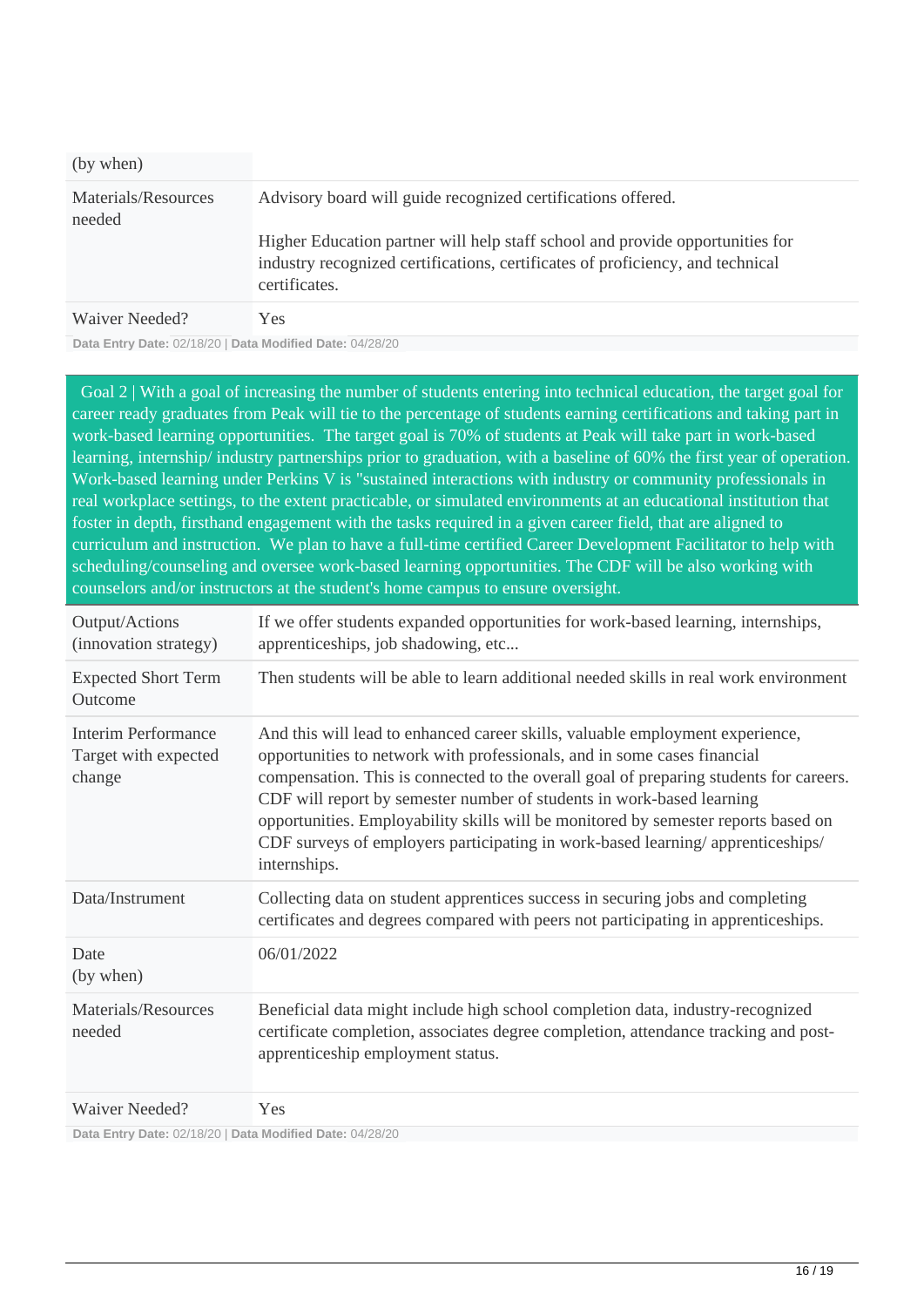## **SECTION 8:** ELECTION RESULTS

### **Election Results**

Faculty and staff of the school must vote on the innovation plan presented by the Council of Innovation. **Sixty percent of all school employees must vote in favor for the application to be submitted to the ADE.**

| Number of Licensed and Classified Staff                                   | 25         |
|---------------------------------------------------------------------------|------------|
| Number of Staff who voted                                                 | 20         |
| Number of Staff who voted for the proposed Plan                           | 20         |
| Number of Staff who voted against the proposed plan                       | $\bigcirc$ |
| Percentage of staff voting in favor of the proposed<br>plan of innovation |            |
| Data Entry Date: 02/28/20   Data Modified Date: 03/02/20                  |            |

**Data Entry Date:** 02/28/20 | **Data Modified Date:** 03/02/20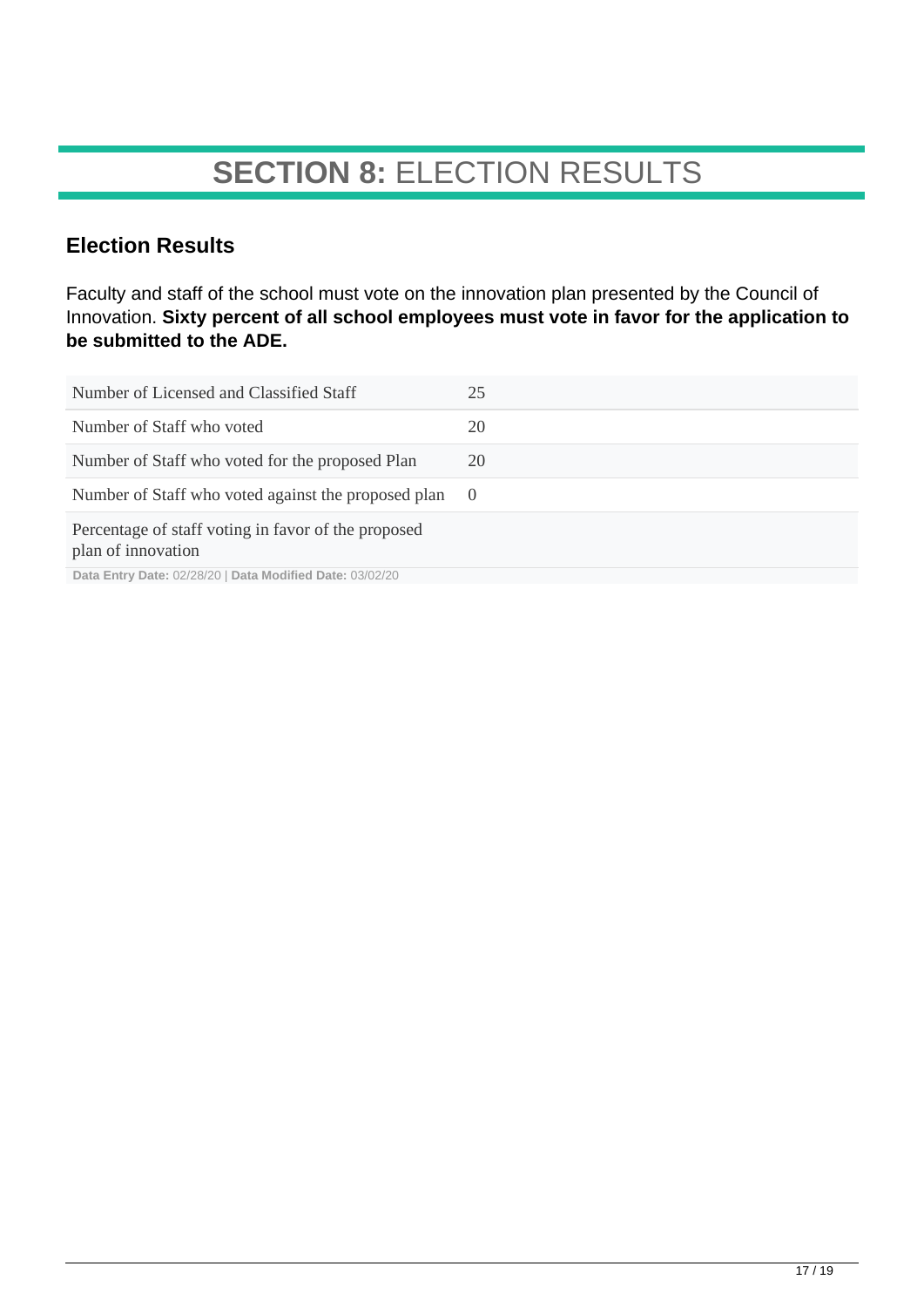## **SECTION 9:** PROFESSIONAL DEVELOPMENT SCOPE

### **2020-21 Professional Development Plan for Innovation Implementation**

**Innovation Strategy:** Use panel of industry experts in advanced manufacturing to determine needed certifications, provide work-based learning, and provide PD to relevant staff.

**Goals:** Goal 1, Goal 2 Date What? What? Purpose (Why?) Target Audience (Who?)

**Innovation Strategy:** Use panel of industry experts in healthcare sciences to determine needed certifications, provide work-based learning, and provide PD to relevant staff.

**Goals:** Goal 1, Goal 2

| Date | What? | Purpose (Why?) | Target Audience (Who?) |
|------|-------|----------------|------------------------|
|      |       |                |                        |

**Innovation Strategy:** Use panel of industry experts in information technology to determine needed certifications, provide work-based learning, and provide PD to relevant staff.

**Goals:** Goal 1, Goal 2

| Date | What? | Purpose (Why?) | Target Audience (Who?) |
|------|-------|----------------|------------------------|

**Innovation Strategy:** Provide professional development to current Keystone and Career Development teachers to create Career Connections course for 8th grade, building pipeline to PEAK Innovation Center.

| <b>Goals:</b> Goal 1 |       |                |                        |
|----------------------|-------|----------------|------------------------|
| Date                 | What? | Purpose (Why?) | Target Audience (Who?) |